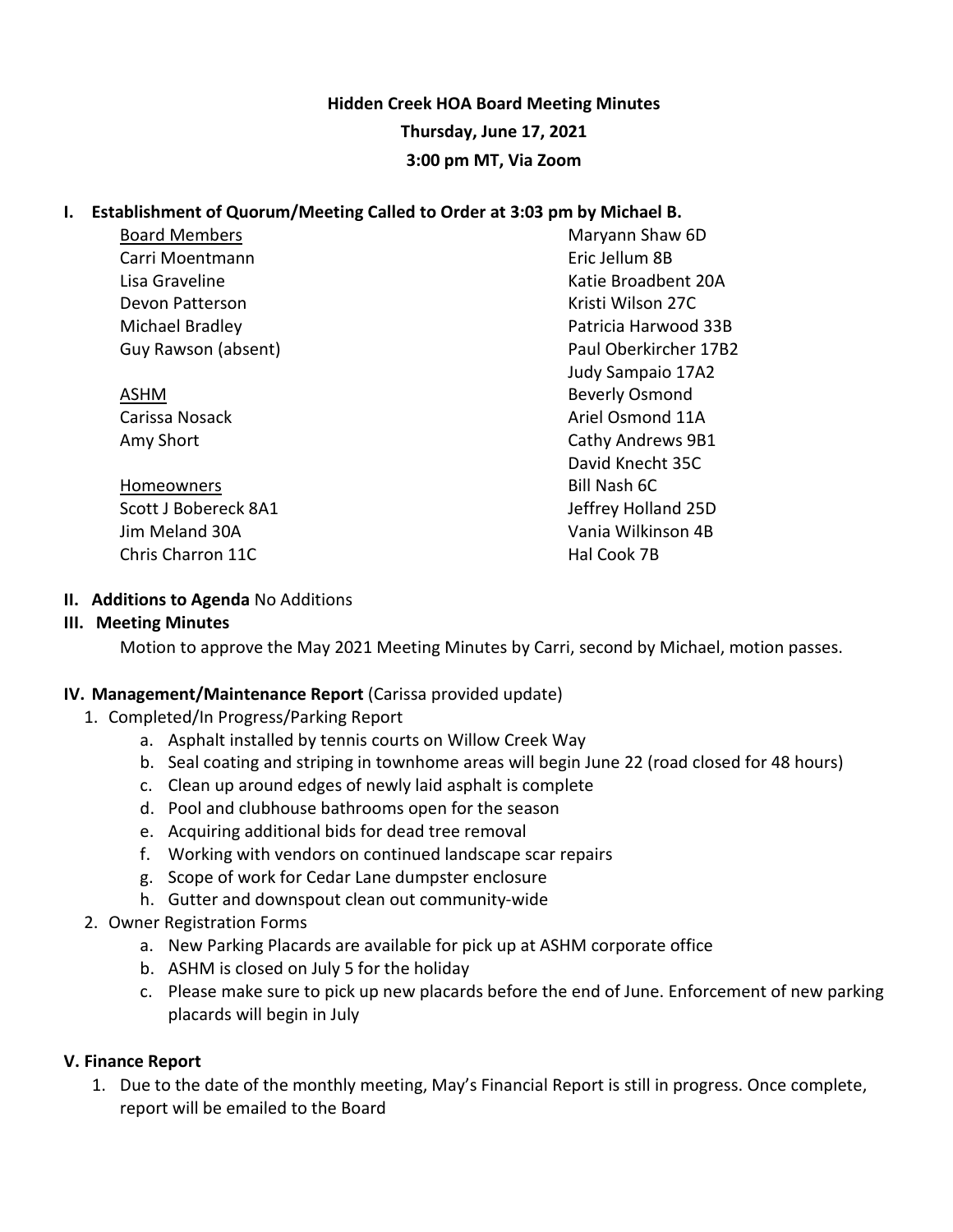## **VI. Governance**

- 1. Ratify Email Actions
	- a. Metaspire Lidar-As background, the Association approved on July 17, 2019 an expense of \$11,050 for the remeasuring of the units in the community. In January 2020, ASHM provided an estimate of the administrative cost to complete the re-measurement of \$9,750. These two estimates (\$20,800) are almost 2 years old, and the Lidar technology will be exponentially more valuable with the data points that can be generated for future projects (landscaping, lighting, etc..). Motion to approve the use of Lidar technology to assist with recalculating the percentage of ownership per unit to more accurately allocate the costs and HOA resources each unit uses. The services to be provided by Metaspire shall not to exceed \$20K. (6/3)
	- b. Sander Stone Entrance Signage-Motion to procure Sander Stone for the new Hidden Creek signage to meet Park City Fire Marshall requirements at the bid price of \$5,600 for all 4 Hidden Creek Entrances. (6/14)
	- c. Partial Remodel/Alteration Application Moratorium-Motion to approve a moratorium on all new personal and replacement decks, windows, exterior doors (including, but not limited to garage, front, utility, patio sliders, screen doors). The moratorium extends to include any applications previously approved which have not begun construction. Based on the guidance and recommendation of J2 Consultants and Clearcut Building Solutions, the moratorium will prevent further expense for homeowners as the replacement, additions and evolving Standards will be implemented as construction is completed on each building. (6/15)

Motion to approve email actions a-c by Carri, second by Lisa, motion passes

- 2. May ARC Applications (5/19)
	- a. 1A-ARC did not recommend second story personal deck. Board did not approve application.
	- b. 5A-ARC recommended tear down and rebuild second story personal deck. With current moratorium, the Board approved only tearing down the personal deck, stating that the homeowner will need to comply within 30 days of receiving approval letter
	- c. 17D2-ARC recommended window replacement, but falls under current moratorium
	- d. 18B-Interior, non-structural remodel. Administrative Approval given and Board informed Motion to approve (as written) a-c email actions by Michael B., second by Devon, motion passes.
	- e. 33B ARC recommended hot tub. Any changes made from order to install need to be brought to the Board's attention. Motion to approve by Carri, second by Michael B., motion passes. A/C unit is under final review by the Board and will be approved/not approved by email vote and ratified at the July Board meeting. The owner will be updated after review.

# 3. Clubhouse

- a. The clubhouse will be open during pool hours, including weekends, and closed when ASHM staff leave for the day at 5:00 pm
- b. Homeowners and long-term tenants will be able rent the clubhouse for events. Information on how to rent the clubhouse is located in the Rules & Regulations
- c. The Wifi password will be included in the monthly amenities code email. It can also be found on the announcement page on the HOA portal.
- d. Security cameras will be recording inside the clubhouse, as well as the pool grounds

# 4. Parking

- a. With the Asphalt and striping project complete in the Georgetown area, 22 new parking stalls have been added to the property
- b. Parking rules and regulations are under review with a trial parking policy to be out soon.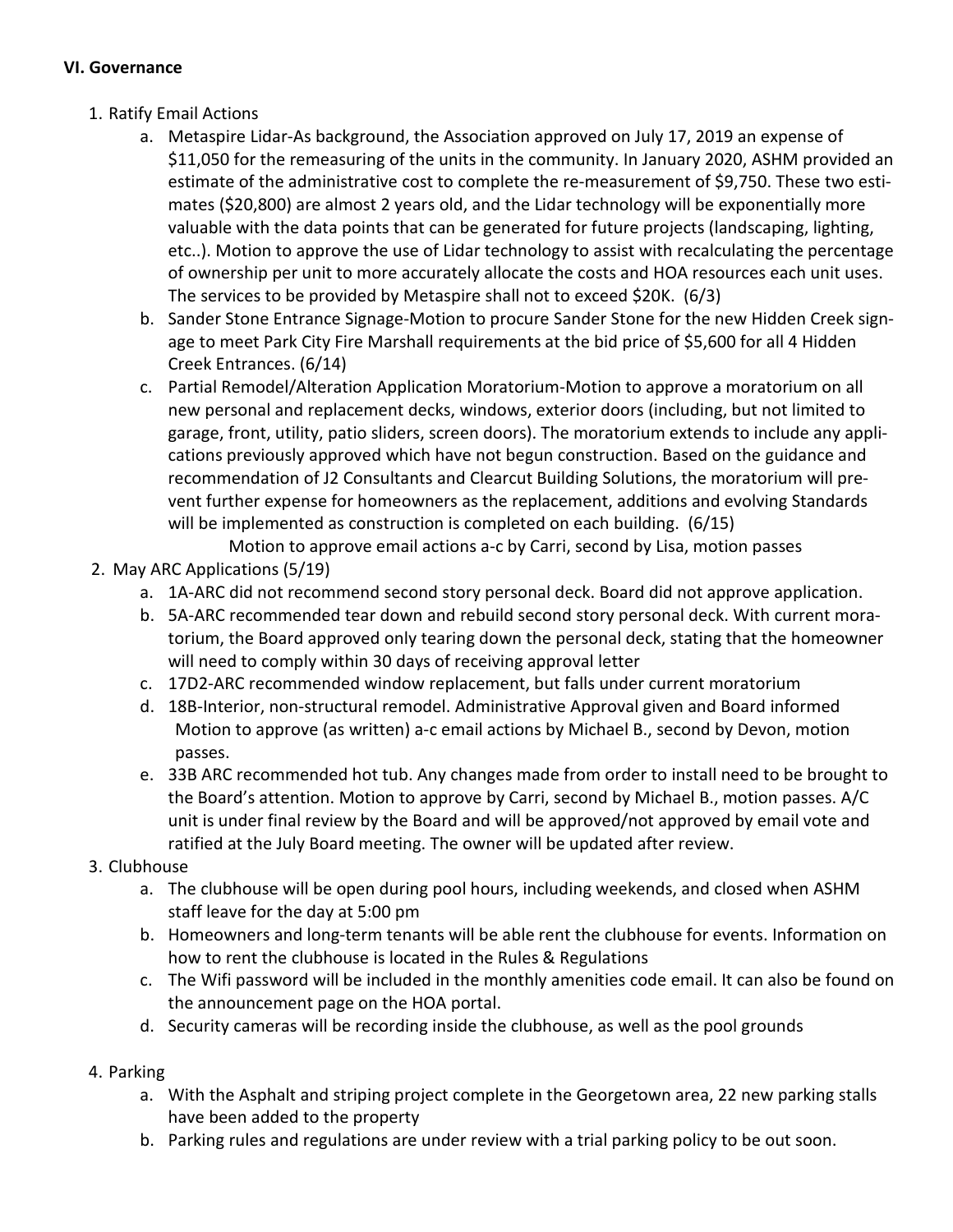- 5. Rewrite Committee Report Katie Broadbent, Co-Chair presented update
	- a. Committee has reviewed the first draft of documents and are in the process of summarizing next round of feedback to be shared with Board and legal team for modification/clarification
	- b. The main open questions currently being discussed as a group are outdated/inaccurate ownership designations, assessments and clarifying common/limited common area
	- c. July will begin to use Lidar data to understand ownership and make a recommendation to the Board
	- d. July/Aug the legal team and committee will present 2<sup>nd</sup> draft of documents to the community start to educate and receive feedback
	- e. August/Sept the committee will gather community feedback and make adjustments to present the Board
	- f. October is the targeted vote
- 6. ARC Committee Report
	- a. Next meeting Monday, July 5th, 6:30pm MT
- 7. Finance Committee Report
	- a. The Committee is looking at the possibility of obtaining an HOA loan, which will provide funding for the envelope construction project to be completed within two years.
- 8. Landscape Committee Report
	- a. A Master Plan continues to evolve pertaining to community lighting, sprinklers, trees, signage, etc.
	- b. Red Sandstone Landscape Stone Signs (4'x4') etched with address/building numbers will be placed at each entrance and will serve as signage for the Community, meeting Park City Fire Department requirements. Signs will read:

1920 W Canyons Resort Dr. Buildings 31-38

1924 Frostwood Blvd. Buildings 25-30 (new address for homeowners on Willow Creek Way)

2100 W Canyons Resort Dr. Buildings 1-9 & 24

2100 W Canyons Resort Dr. Buildings 10-23

- c. Once USPS has approved new addresses, they will be registered with the County. Entrance signs will be installed on a concrete base. All wood signs throughout the property will be removed
- d. The Committee is working on a plan for water conservation
- e. Diseased/overall health/fall risk trees will be removed from property this summer
- 9. Summer Construction Update
	- a. Personal Deck Maintenance
		- i. J2 has completed their inspections of all personal decks and has submitted a report.
		- ii. ASHM will be contacting all homeowners with personal decks to discuss the report and the recent moratorium
	- b. Buildings 17 & 38
		- i. A meeting for homeowners of these two buildings will take place June 24, 2021, at 6:00pm MT, introducing J2 and Clearcut, as well as to provide an opportunity for questions to be asked/answered

# **VII. Owner**'**s Comments**

- 1. **Has there been any discussion on the loan being paid back?** We are in preliminary discussions. The Finance Committee will continue to vet options. The Committee is still gathering information for the total cost of the project. This information will help determine what the terms and total cost of the loan will be.
- 2. **What is the timeline for all the other buildings?** This summer, buildings 17 and 38 will be our test buildings, which will provide the contractor information necessary to determine the scope of work